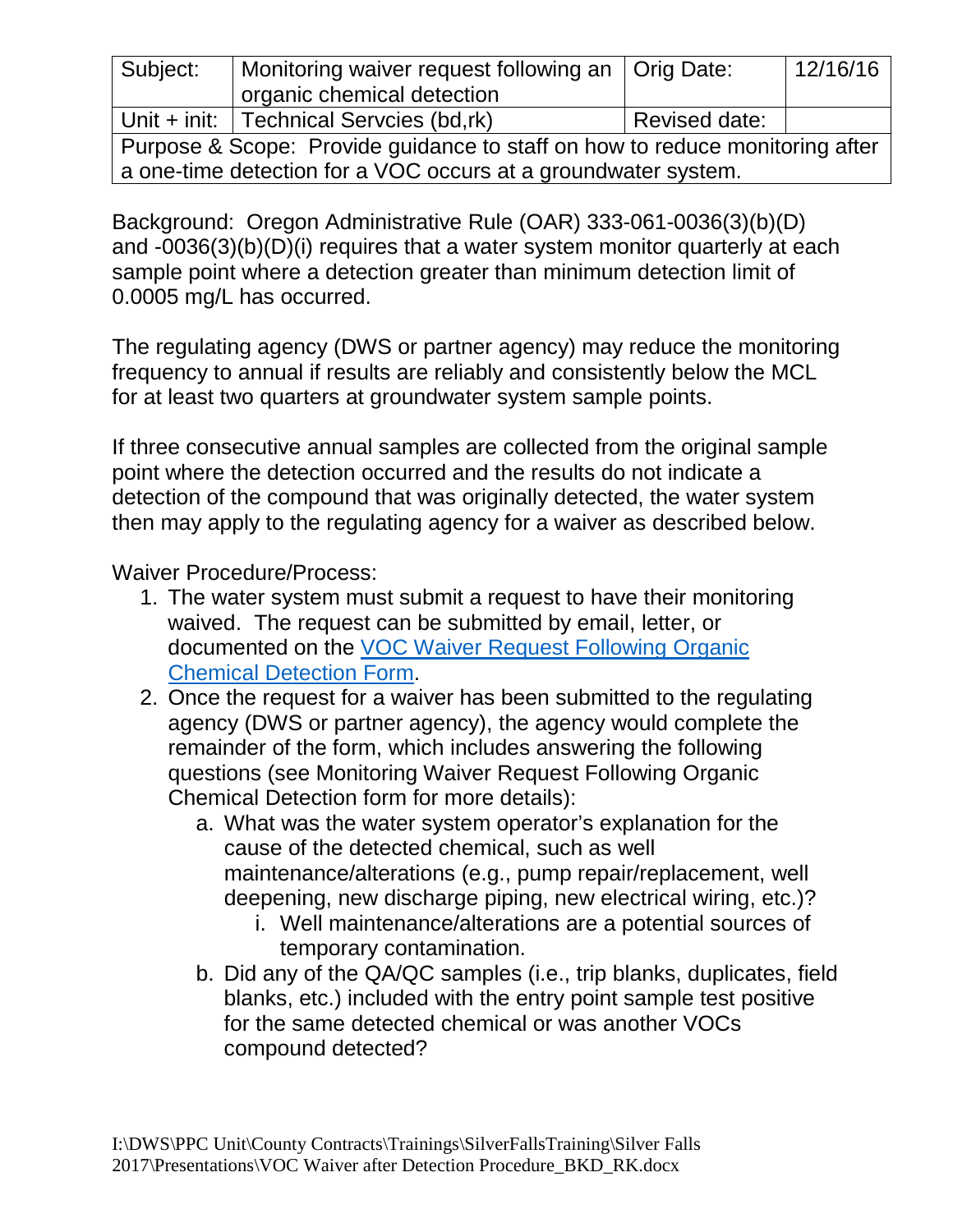- i. The water system may be eligible for a monitoring waiver if QA/QC samples indicate that the entry point sample was invalid.
- c. Are there any documented releases of contamination in close proximity (i.e., 1-2 year Time of Travel or within 1,500 feet upgradient from the well) to the source that may have resulted in the chemical detection?
	- i. Consult with your regional hydrogeologist to determine if there are sources of contamination that may have caused the chemical detection.
		- 1. If sources are present, then the system may not be eligible for a waiver.
- d. After the detection, was a confirmation sample collected?
	- i. If a confirmation sample was collected within the same quarter as the original sample, the result must be averaged with the original sample result and the average will be used to determine compliance. Use zero for any non-detectable results.
- e. Was the detected contaminant previously detected at this water system?
	- i. If yes, was the detection at the same entry point as the most recent detection and how much time separated the detections? If repeated detections of the same chemical compound occurred in the past, a monitoring waiver for detected chemical may not be granted.
- f. Was quarterly monitoring completed for the contaminant without any detections?
	- i. If the system completed a minimum of two quarters of monitoring and the results are reliably and consistently below the MCL, then the system may be eligible for an annual schedule.
- g. Was at least three years of annual monitoring completed for the contaminant without any detections?
	- i. If the system completed three years of annual monitoring and no new detections for VOCs have occurred, then the schedule may be reduced to a 3 year schedule.
- h. Waiver Conditions and/or Comments:
	- i. If warranted, conditions (for example, waiver expiration date, recommendations when samples should be collected, additional sampling required prior to the waiver being granted, etc.) and/or comments.
- 3. After the form is completed and reviewed, the regulating agency will determine if the system is eligible for a waiver.

I:\DWS\PPC Unit\County Contracts\Trainings\SilverFallsTraining\Silver Falls 2017\Presentations\VOC Waiver after Detection Procedure\_BKD\_RK.docx